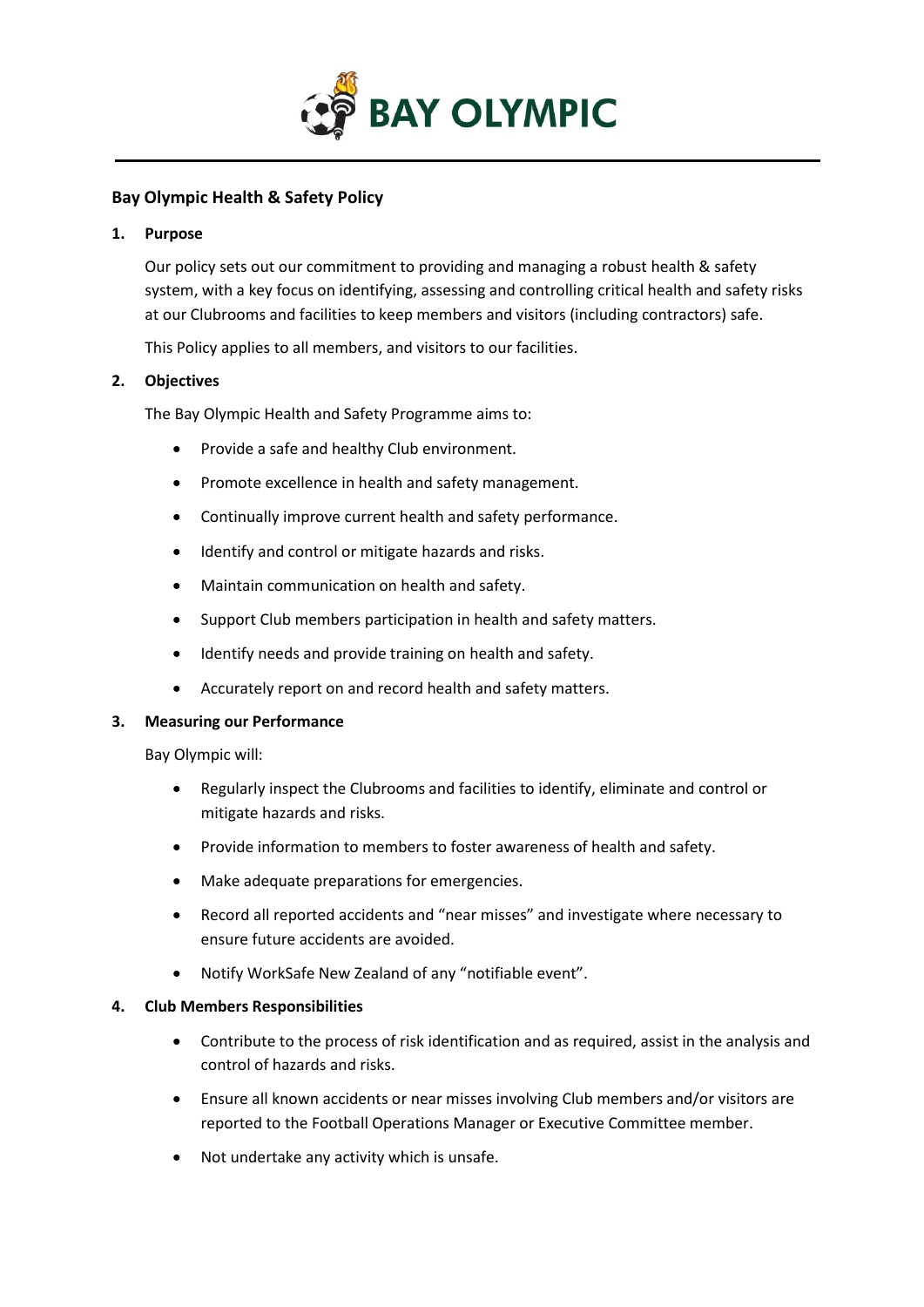- Look out for the safety of fellow club members or visitors.
- Observe all safety rules (including warning signs) and risk controls.

### **5. Definitions**

The terms 'workers', 'volunteers', 'volunteer workers', 'PCBU', and others used in this policy have particular meanings in the Health and Safety at Work Act 2015.

### **6. Football Environment**

Bay Olympic has different physical environments which pose different hazards, and which are used by people with varying obligations for Bay Olympic under the Health and Safety at Work Act 2015:

- The Clubrooms are used by a wide range of people, included but not limited to workers, volunteers, volunteer workers, contractors, visitors, and Club members.
- Pitches and Facilities including buildings and carparks are provided by Auckland City Council, Northern Region Football and its affiliated Clubs. A key principle of health and safety is that those who are best placed to manage hazards do so. The Club wishes to ensure that the welfare of all members is prioritised. This will involve a diverse range of actions (such as coaches/managers prioritising the welfare of an injured player, or members who respect decisions of match officials at games). Northern Region Football is accountable for providing a safe playing environment for our players at their grounds. Any hazards or health and safety issues identified by Club members or supporters should be notified to the Football Operations Manager who will notify the Executive committee and Northern Region Football.
- A list of potential risks has been identified and can be found in the Hazard Register located at the Clubrooms at Olympic Park, Portage Road, New Lynn. All users of the Clubrooms and Club facilities are responsible for taking care of their own health and safety, as well as complying with all health and safety instructions

# **7. Accidents/Emergency**

When an accident or near miss occurs:

- Assess the nature of the injury and seek assistance from any medical professionals or qualified first aiders present.
- Call 111 for an ambulance if the injury appears serious.
- Do not move the injured person if there are concerns over the nature of the injuries, await professional medical advice.
- If the incident occurs in the Clubrooms there is a first aid kit and an AED on site. An AED is also on site at Crum Park.

All accidents or near misses must be reported to the Football Operations Manager. The Football Operations Manager will inform the Chair and Secretary and WorkSafe New Zealand if the incident is a "Notifiable event". The Football Operations Manager and the Executive Committee will review accidents and near misses and take any necessary actions to mitigate risks for future prevention purposes.